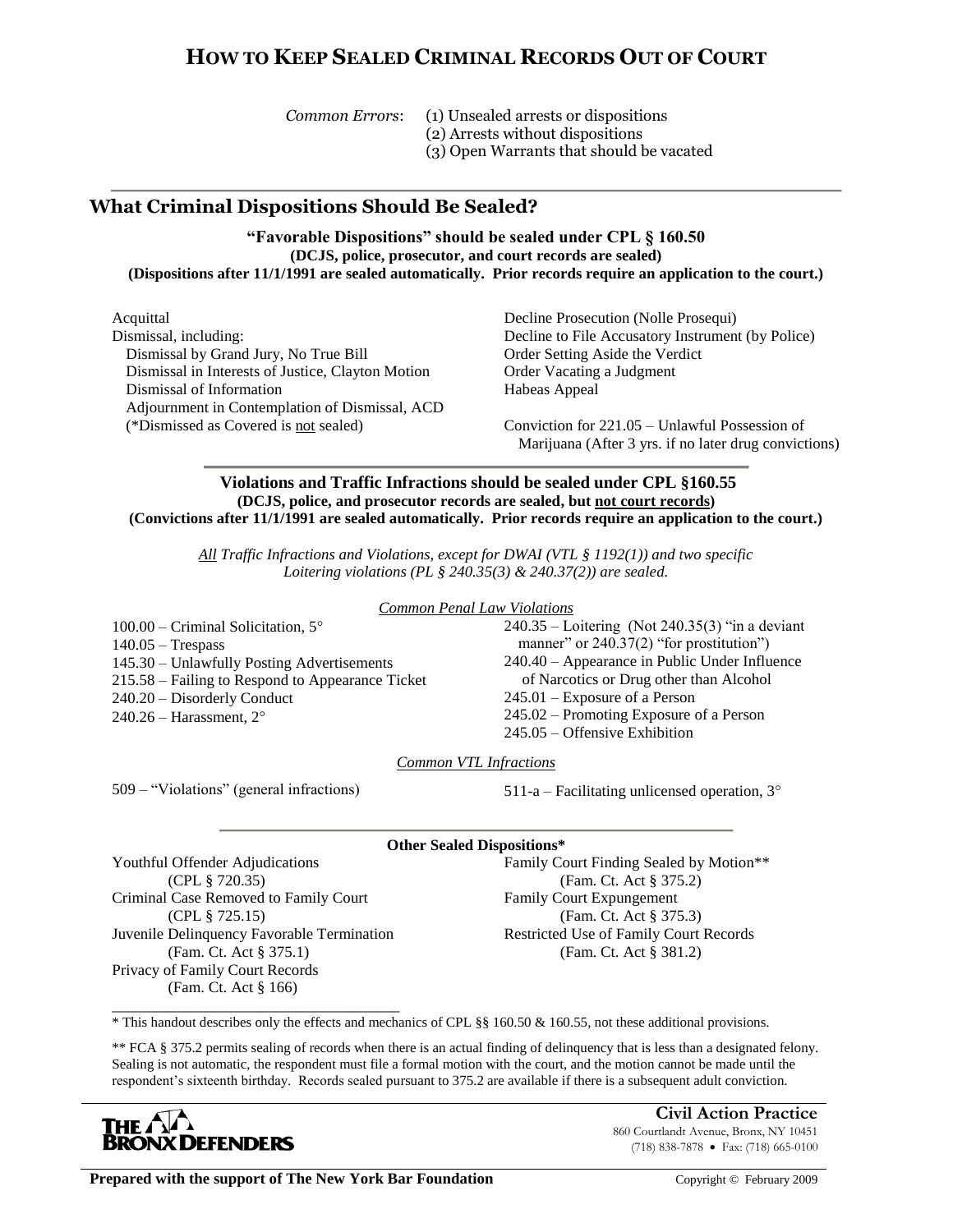## **What Happens When a Case is Sealed?**

### **(a) Favorable Dispositions**

- Clerk of court must **send notification** of qualifying disposition to DCJS and relevant police agency.
- Every **photograph, fingerprint, or palmprint** taken must be returned to the person who received the favorable disposition or be destroyed. Also, police departments and law enforcement agencies must track down and have returned or destroyed copies of any photographs, fingerprints, or palmprints that may have been shared with other agencies or jurisdictions. CPL  $\S$  160.50(a) & (b).
	- Digital fingerprints may be retained if the person already has a fingerprint on file that has not been sealed. CPL § 160.50(e).
- **All official records and papers**, including copies but not including published judicial decisions or opinions, shall be sealed and "**not made available to any person or public or private agency**." CPL § 160.50(c).
	- Only under certain narrowly defined circumstances can the sealed records be released by court order. CPL § 160.50(d).
	- A record of a sealed arrest will remain in a confidential file at DCJS and can be accessed if:
		- 1) The client requests it.
		- 2) The client applies for a gun license.
		- 3) The client applies for a job as a law enforcement or peace officer.
		- 4) The client is arrested while on parole or probation.
		- 5) If a prosecutor or law enforcement official establishes that "justice requires."

#### **(b) Violations or Infractions**

- Those convicted of a violation or infraction are protected by substantially similar statutory language as those who received a favorable disposition. The major exception is that **court documents are not sealed** under CPL § 160.55(c).
- Because court records of charges and convictions are not sealed under CPL § 160.55, these records are publicly available in courthouses and, more important, through OCA's statewide Criminal History Record Search. Potential employers and landlords frequently use this OCA search, which is statewide and available to anyone with a name, date of birth, and a \$52 fee.
- *Practice Tip***:** Because OCA now sells access to criminal histories online, **attorneys should no longer assure defendants that records of violations convictions will be sealed.** Always warn defendants that employers and others can easily discover the arrest underlying a sealed violation conviction because the court records remain public. Despite a recent OCA change in policy, the OCA Criminal History Record Search (CHRS) **still reports sealed violation arrests**.

### **What Does This Mean for My Case?**

If the ADA, opposing counsel, or the court mentions a disposition that qualifies to be sealed, argue that the sealing statutes explicitly prohibit DCJS (which prints the rap sheets), the police, and the prosecution from providing any information about qualifying cases to any public or private agency, including the courts. Moreover, the New York Court of Appeals has recently held that sealed records cannot be considered or unsealed for the purposes of sentencing. *See Katherine B. v. Cataldo*, 5 N.Y.3d 196 (2005). See below for a number of other prohibited uses of sealed records.

The sealing statutes use mandatory language and operate automatically to seal qualifying dispositions. Therefore, the sealing provisions apply regardless of whether dispositions are marked administratively as "sealed."

### **(a) Favorable Dispositions**

- The case for inadmissibility is stronger because court records are sealed and CPL § 160.60 applies.
- Cite and quote CPL § 160.60, and have the Court take judicial notice of it: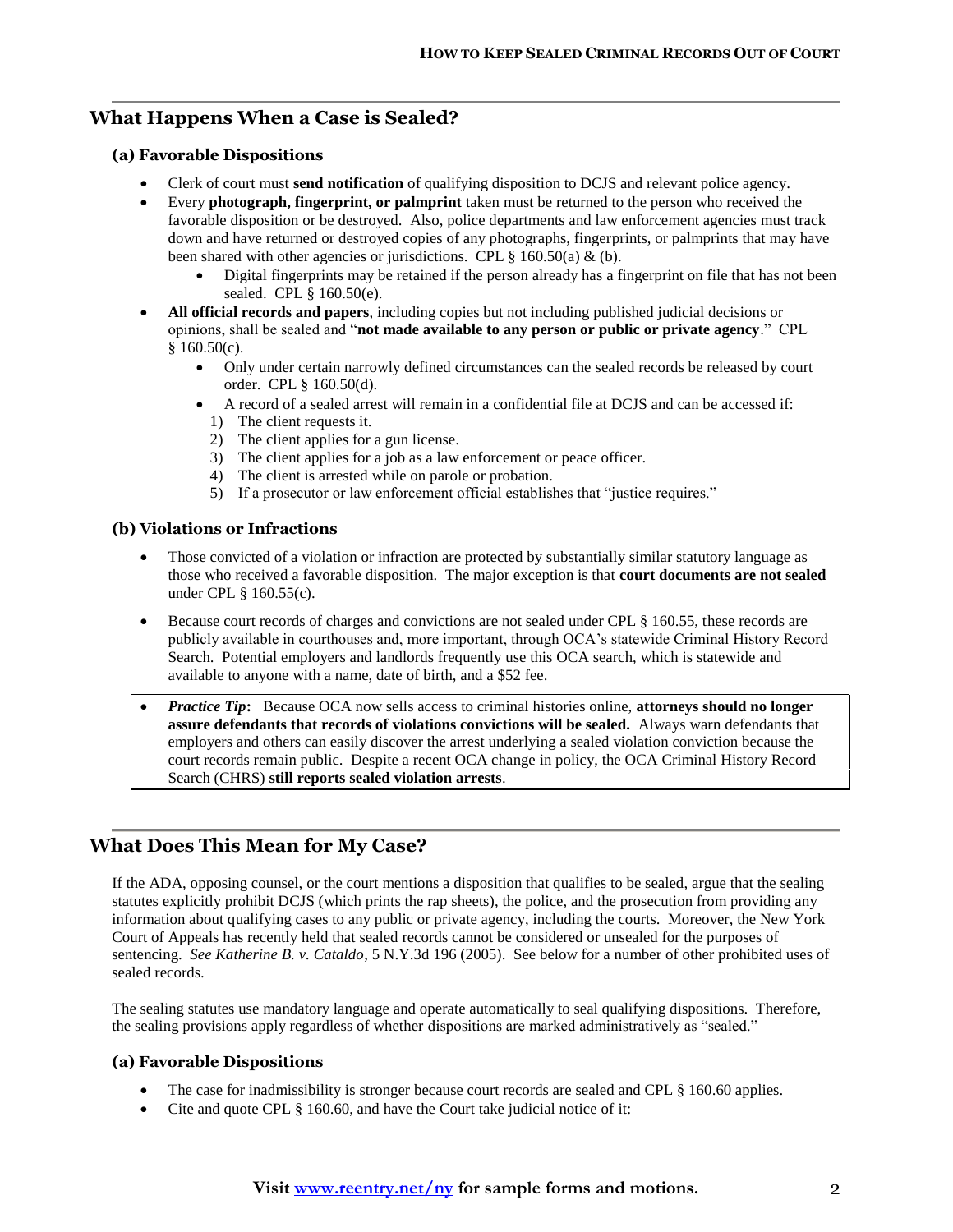Upon the termination of a criminal action or proceeding against a person in favor of such person, … the arrest and prosecution shall be deemed a nullity and the accused shall be restored, in contemplation of law, to the status he occupied before the arrest and prosecution.

### **(b) Violations or Infractions**

- Beware because anything in the criminal court file remains unsealed under CPL § 160.55.
- Pay careful attention to how a document is authenticated. If the source of the document is a police or prosecuting agency, it should be excluded.

### **Legal Argument for Exclusion**

- 1. Sections 160.50 and 160.55 of the Criminal Procedure Law are part of a **broad public policy** of protecting those who have been charged with a criminal offense, **but never convicted of a crime**, from collateral consequences arising from the prosecution.
- 2. The sealing statutes absolutely **require the sealing** of all official records and papers relating to an arrest or prosecution that ends in a favorable termination or conviction of a non-criminal offense.
	- a. The sealing statutes **explicitly prohibit** DCJS (which prints the rap sheets), the police, **and the prosecution** from providing any information about qualifying cases to any public or private agency, including the courts.
	- b. The sealing statutes use **mandatory language** and **operate automatically** to seal qualifying dispositions. Therefore, the sealing provisions apply regardless of whether dispositions are marked administratively as "sealed."
- 3. The official records and papers from sealed criminal cases are **inadmissible** at trial and may not be used even to **refresh the recollection** of a witness.
	- a. Parties are free to testify from memory about, and adduce **independent evidence** of, the conduct leading to criminal charges in a case that was sealed.
	- b. Note that independent recollection by police officers of any specific past arrest is unrealistic make sure to cross-examine extensively on whether testifying officers reviewed sealed records. Adduce testimony on the average arrests of the officer, how many since the incident, etc.
- 4. **Preserve the record** with specific objections to each sealed record and point of testimony, including every time a witness refreshes her recollection from or refers to a sealed record.
	- a. In summations and argument, emphasize that no independent evidence (including unrefreshed recollection) supports the opposing party. (This strategy also makes a record concerning prejudice.)

### **Limits on Use of Sealed Records**

- No unsealing or use in criminal **sentencing**. *Katherine B. v. Cataldo*, 5 N.Y.3d 196 (2005).
- No unsealing or use in **employment** disciplinary proceedings. *Matter of Joseph M. v. New York City Board of Education*, 82 N.Y.2d 128, 134 (1993); *In the Matter of Scott D.*, 13 A.D.3d 622 (2d Dept. 2004); *Application of Police Commissioner of the City of New York*, 131 Misc. 2d 695 (Sup. Ct. N.Y. Co. 1986).
- No unsealing or use in **eviction** proceedings. *People v. Manauri R.*, NYLJ 21, col. 1 (Sup. Ct. Bronx Co. Oct. 22, 2004); *People v. Canales*, 174 Misc. 2d 387 (Sup. Ct. Bronx 1997).
- No unsealing or use in property **forfeiture** proceedings. *Property Clerk v. Bonilla*, NYLJ 20, col. 1 (Sup. Ct. New York Co. Nov. 25, 2002).
- *Warning***:** The DA Narcotics Eviction Units have made *ex parte* motions in Supreme Court to have criminal cases unsealed under CPL §§ 160.50 & 160.55 for use in drug eviction proceedings. The statutes arguably may *not require notice* to your client.
	- Make an effort to discover which judge in your borough is signing these orders. Ask the judge if you can oppose these motions, or at least educate him or her on the law.
	- Drug evictions are an insufficient basis for unsealing, *see People v. Manauri R.*, NYLJ 21, col. 1 (Sup. Ct. Bronx Co. Oct. 22, 2004); *People v. Canales*, 174 Misc. 2d 387 (Sup. Ct. Bronx 1997).
	- If your client's case has been unsealed, make a motion in the court that issued the order to reconsider or vacate the unsealing order.